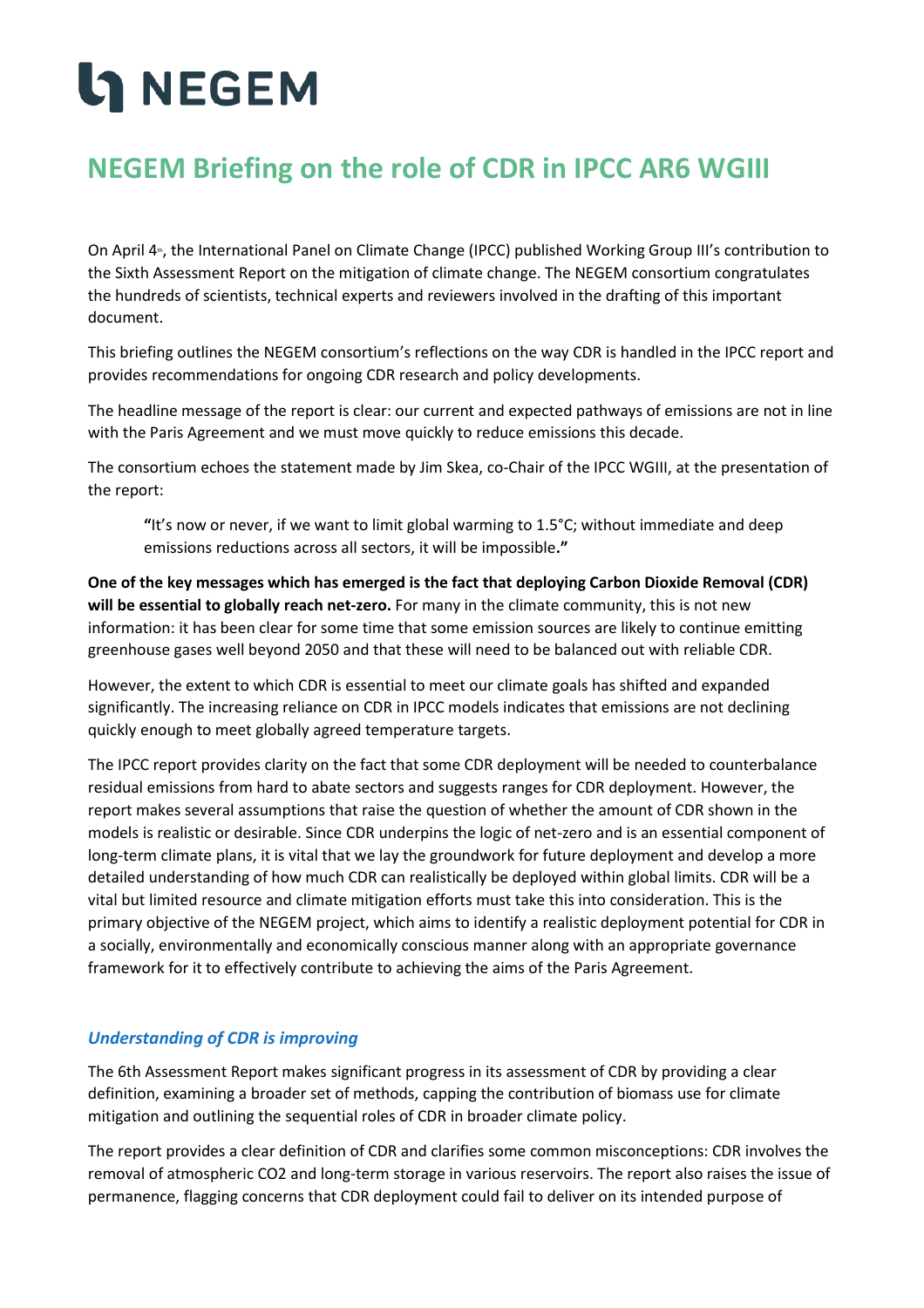# **LA NEGEM**

reducing atmospheric CO2 concentrations if there aren't reliable tools to measure, report and verify that carbon is actually removed from the atmosphere and permanently stored.

Where previous reports had relied almost exclusively on forestry and BECCS, this report explores newer approaches such as Direct Air Capture and Storage (DACS) and Enhanced Weathering (EW), among others. While the body of scientific literature assessed for the AR6 is constantly growing in regard to these additional technologies, they are still poorly represented in the Integrated Assessment Models (so-called IAM's) used to develop mitigation pathways, with some technology options not represented at all.

The report states that bioenergy-based mitigation faces an 'absolute limit' and suggests upper ranges of approximately 300EJ when food security and environmental considerations are included. Previous reports had failed to recognise such a ceiling, however this is still significantly higher than in other reports, such as the International Energy Agency's 100EJ or the Energy Transition Commission's 65EJ. Despite suggesting an 'absolute limit' to biomass availability, some of the models in the report go beyond, up to 450 EJ. As such, the limit to biomass suggested in the IPCC's report is still questionable.

Importantly, the IPCC outlines three complementary roles for CDR:

- 1. First, to supplement emission reductions and accelerate climate mitigation;
- 2. Second, to achieve net-zero by balancing out residual CO2 and non-CO2 greenhouse gas emissions;
- 3. Third, for CDR to exceed annual GHG emissions and achieve 'net-negative' emissions globally to draw down global temperatures if temperature goals are exceeded.

The framing outlined by the IPCC provides much-needed clarity on how CDR should be deployed within broader climate policy. In the short- to medium-term, this requires separate targets and governance frameworks for emission reductions and carbon removal to ensure net-emissions are more quickly reduced. In EU climate policy, such a separation is included in the European Climate Law, where the contribution of the land-sink towards the net emission reduction target of 55% by 2030 is capped to 225MtCO2e.

At the same time, the IPCC calls on policymakers to responsibly incentivise research, development and demonstration, to better understand the risks and benefits of deploying CDR more broadly.

Bioenergy and Carbon Capture and Storage, or BECCS, plays a less predominant role in this IPCC report than in the previous one, where the large scales of deployment were a source of criticism. Nevertheless, the role of BECCS is still substantial and appears to focus on its potential for power generation, rather than its potential deployment for industrial or district heating or other biogenic point sources such as the pulp and paper or wastewater treatment sectors.

### *The IPCC's models often gravitate towards CDR at the expense of emission reductions*

There are still many problems in the way the contribution of CDR is modelled in the IPCC report. It is important to point out that the IPCC's pathways are not prescriptive nor predictions of the future. They are complex economic models which rely on assumptions and sketch various ways the global economy might change to meet the objectives of the Paris Agreement. The models should not be interpreted at face value but can be helpful in pointing out how our current economy deviates from pathways which have a chance of staying below temperature targets.

The IPCC models are both globally and economically optimised, providing a 'top-down' view of the broad changes that are required in the global economy to stay below temperature targets in the most costefficient way. In this sense, the models will gravitate towards those solutions which produce the best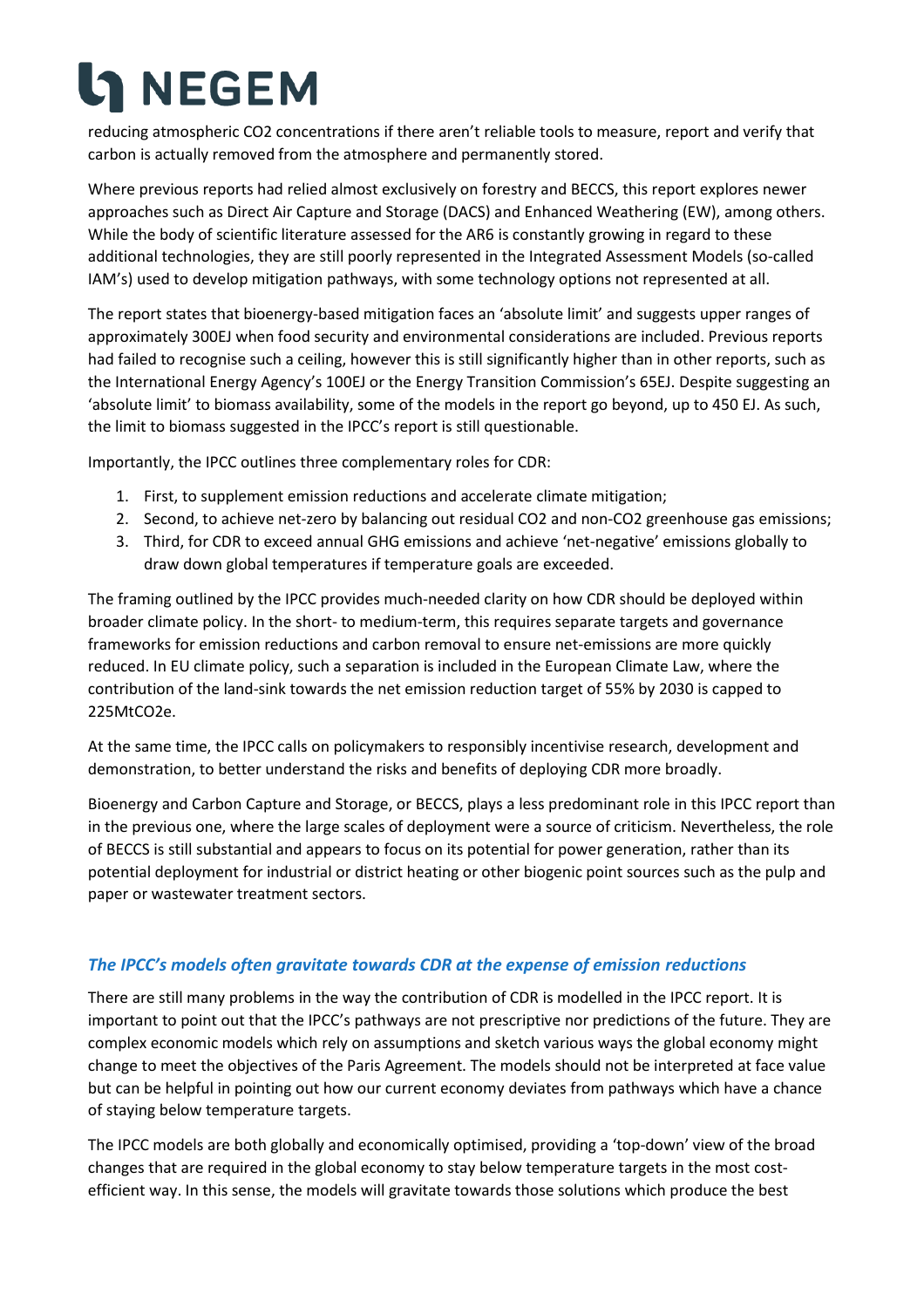# **LA** NEGEM

climate benefit for the least amount of money. In theory, CDR methods such as Bioenergy with Carbon Capture and Storage (BECCS), fill this role very well by producing a good or service while also removing CO2 from the atmosphere.

However, the models make assumptions about the costs and availability of resources that may not be compatible with a realisable potential of CDR. The models also assume that almost all biomass feedstocks are carbon neutral, without considering the temporary increase in atmospheric CO2 that results from the delay between an emission and a slow removal via photosynthesis. Other constraints to CDR deployment, such as environmental limits, technical, financial, social, infrastructural and governance constraints are also often excluded.

The limited inclusion of CDR constraints means that when presented with a choice between a CDR method and another mitigation option seen to be more expensive, the models will gravitate towards CDR, since it can theoretically produce the same climate outcome at a lower cost, with little regard to whether the CDR could realistically be deployed. If achievement of SDGs or demand reduction measures are not specifically prescribed, the models will often go for a CDR method instead of a more expensive but perhaps more desirable or realistic option to reduce emissions.

As a result, many of the models used in the report identify a large and unrealistic role for CDR in order to stay below both temperature targets, with wide and uncertain ranges on the amount of CO2 that is removed. The median amount of CDR by BECCS projected for 2100 in the scenarios compatible with Paris targets [1] is more than the current net sink of the total global land surface [2], measured in billions of tonnes. Meanwhile, current CDR deployment is measured in the order of thousands of tonnes with the largest DACS facility removing 4000 tonnes a year.

The IPCC report relies strongly on models but these are just one way of addressing the question of global mitigation pathways and CDR deployment. The nuances of sustainability limits, commercial barriers and public attitudes do not fit into these models and it may be necessary for other methods to be brought into future IPCC reports to better characterise the global need for CDR and the limits to its deployment.

### *Deeper understanding of the limits to CDR is required*

The scale and scope of CDR deployment remain deeply uncertain and require further examination. As our understanding of the limits to CDR deployment becomes deeper, such as the limits to biomass supply, the general trend suggests that the constraints are likely to be tighter than anticipated. It is key that the uncertainties associated with CDR are reduced and that we develop a more granular understanding of how much carbon can realistically be removed from the atmosphere and how various CDR methods can contribute or hinder the achievement of other societal goals when deployed at scale.

This is the objective of the NEGEM project. The aim is to 'filter' the maximum theoretical deployment potential of CDR often portrayed in models (such as those of the IPCC) through a set of constraints to reduce the uncertainties associated with CDR and identify a more realistic deployment potential. These constraints include the techno-economic barriers, the commercial barriers, environmental limits, and sociopolitical acceptance.

At the same time, the project seeks to identify the EU-wide and national potential of CDR deployment, along with the relevant governance frameworks to accommodate it in a Paris-compatible manner. The aim is to produce a more granular knowledge base to inform ongoing policymaking processes.